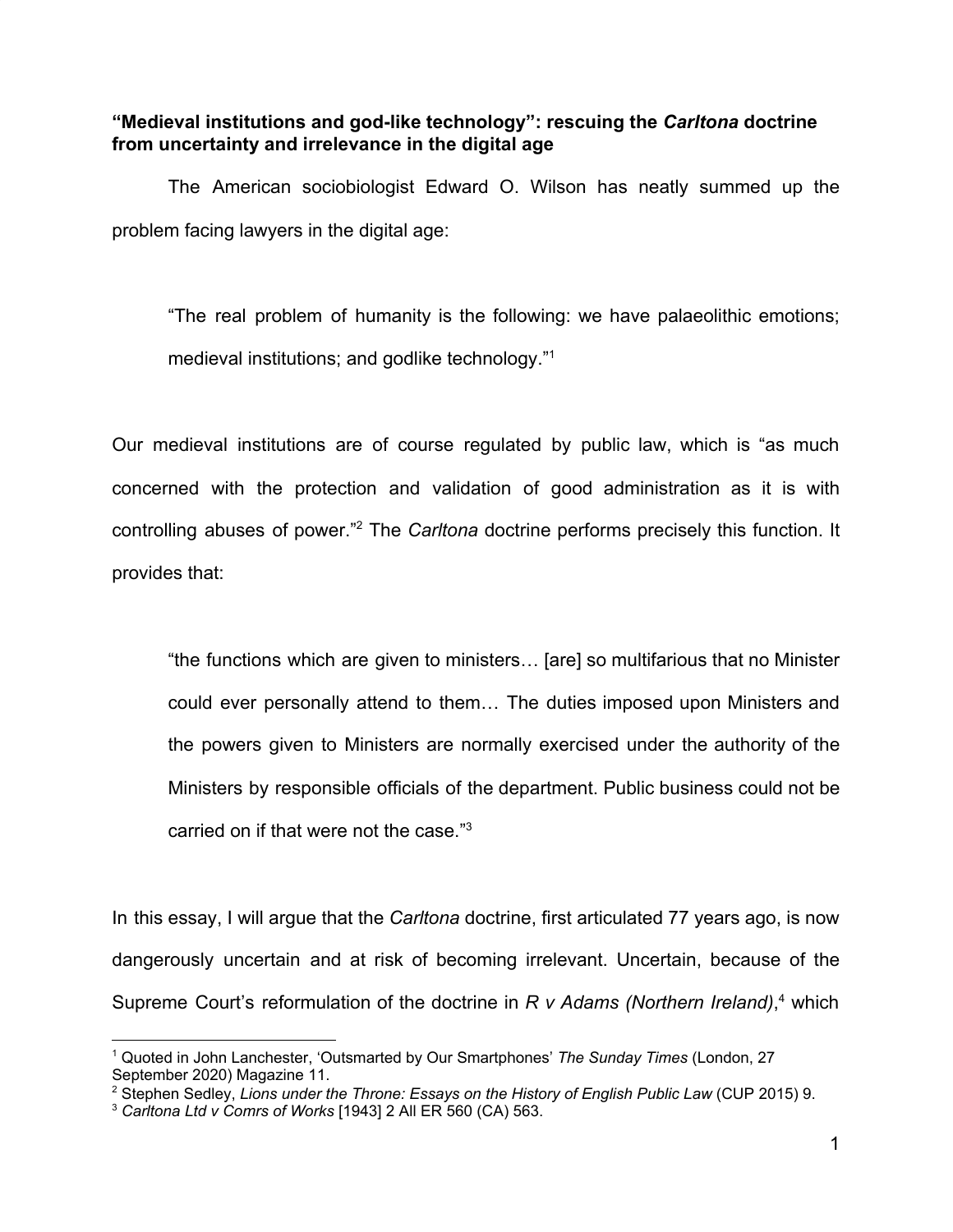may end up inducing decision-making paralysis in some parts of the Civil Service. And at risk of irrelevance because, as governments seek to maximise the benefits of artificial intelligence for making effective decisions, the doctrine is incapable of managing the problems which will arise when decisions taken in the name of the Secretary of State are made by, or with the assistance of, algorithms rather than humans.

#### Background to the doctrine

There are several aspects of the *Carltona* doctrine as it stood prior to the decision in *Adams* which are relevant to what follows.

First, the doctrine does not involve Ministers delegating their powers: rather, officials act as the "*alter ego*" <sup>5</sup> of the Secretary of State (SoS) such that "a decision made on behalf of a Minister by one of his officials is constitutionally the decision of the Minister himself.<sup>"6</sup> As such, the public law requirements on delegation of powers (including the requirement that "the [degree of supervisory] control preserved...must be close enough for the decision to be identifiable as that of the delegating authority"<sup>7</sup> ) do not apply. The constitutionally responsible SoS acts through his official.

Second, prior to *Adams*, the courts recognised that, absent express statutory language to the contrary, the doctrine would generally apply:

<sup>4</sup> [2020] UKSC 19, [2020] 1 WLR 2077. Mr Adams successfully argued that the Interim Custody Order (ICO) under which he was interned in Northern Ireland in 1973 was unlawful because it was not signed personally by the Secretary of State.

<sup>5</sup> *Nelms v Roe* [1970] 1 WLR 4 (QB), 8 (Lord Parker CJ).

<sup>6</sup> *R (Bourgass) v Secretary of State for Justice* [2015] UKSC 54, [2015] AC 384, [49] (Lord Reed SCJ).

<sup>7</sup> Catherine Donnelly and Ivan Hare (eds), *De Smith's Principles of Judicial Review* (2nd edn, Sweet & Maxwell 2020) para 5-155.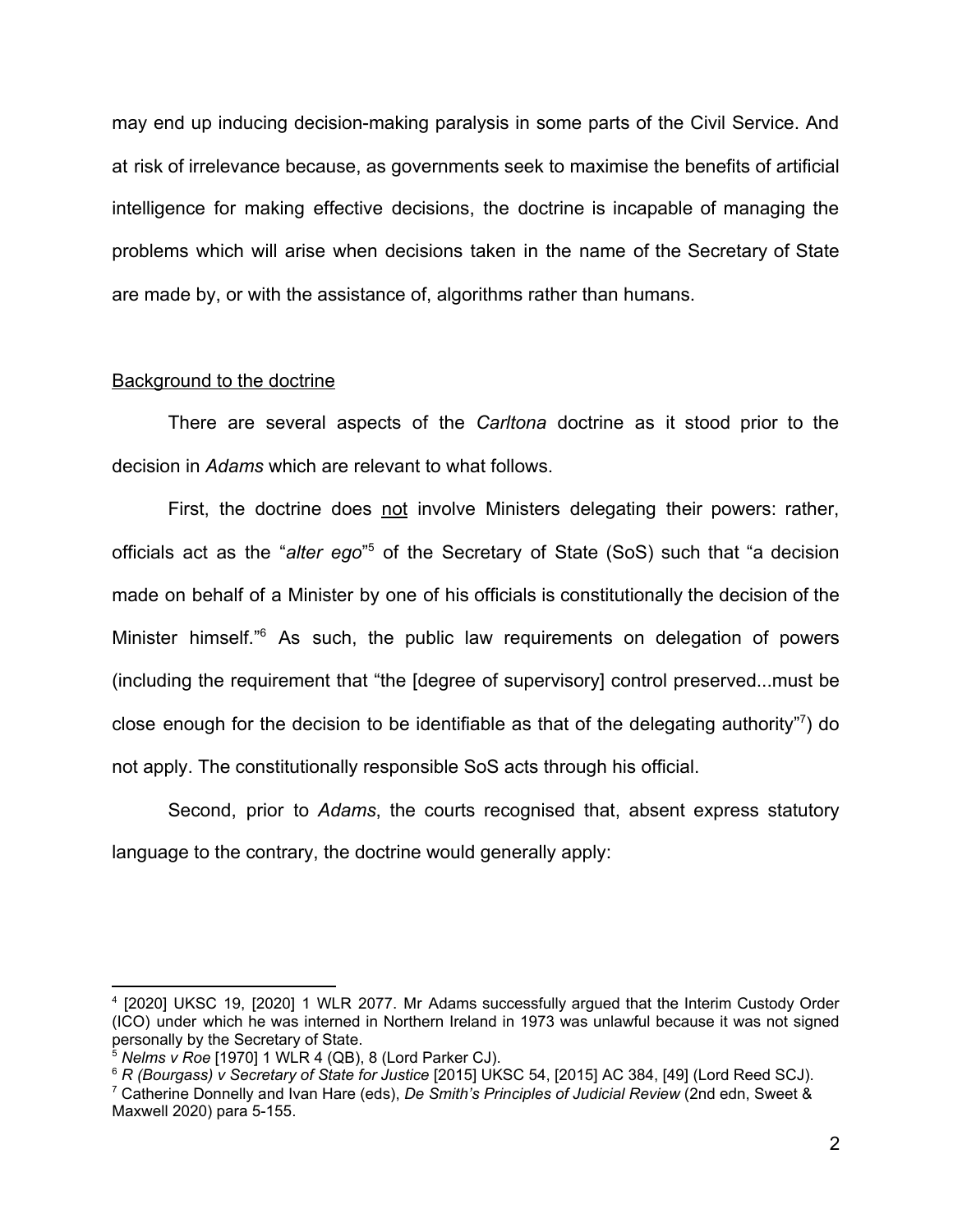"It is well recognised that when a statute places a duty on a Minister it may generally be exercised by a member of his department for whom he accepts responsibility: this is the *Carltona* principle. Parliament can of course limit the Minister's power to devolve or delegate the decision and require him to exercise it in person".<sup>8</sup>

There is clear evidence that this doctrine broadly reflects Parliamentary practice: Professor Richard Ekins and Sir Stephen Laws have identified a range of statutes where Parliament has specifically limited the class of persons who may act on the SoS's behalf, "confirm[ing] the default application of the principle."<sup>9</sup>

Third, even in cases where the exercise of Ministers' powers had a serious impact on those affected, such as decisions to wind up a company<sup>10</sup> or to issue notices of deportation,<sup>11</sup> the courts generally held that the seriousness of the subject matter was not determinative of whether a decision could be devolved to officials. As the Court of Appeal put it in *R v Skinner,* although a "vitally important matter might well have occupied the Minister's personal attention... there is in principle no obligation upon the Minister to give it his personal attention."<sup>12</sup>

Against this background, the Court of Appeal in Northern Ireland set out a more open-ended approach to the doctrine in *McCafferty's Application.*<sup>13</sup> Taking as his starting point the principle that "it is to be implied that the intention of Parliament is to

<sup>8</sup> *R v Secretary of State for the Home Department, ex p Oladehinde* [1991] 1 AC 254, 303 (Lord Griffiths). <sup>9</sup> Richard Ekins and Stephen Laws, *Mishandling the Law: Gerry Adams and the Supreme Court* (Policy Exchange 2020) 41.

<sup>10</sup> *Re Golden Chemical Products Ltd* [1976] Ch 300.

<sup>11</sup> *Oladehinde* (n 8).

<sup>12</sup> *R v Skinner* [1968] 2 QB 700 (CA), 709 (Widgery LJ).

<sup>13</sup> *Re an application for writ of habeas corpus by Terence McCafferty* [2009] NICA 59.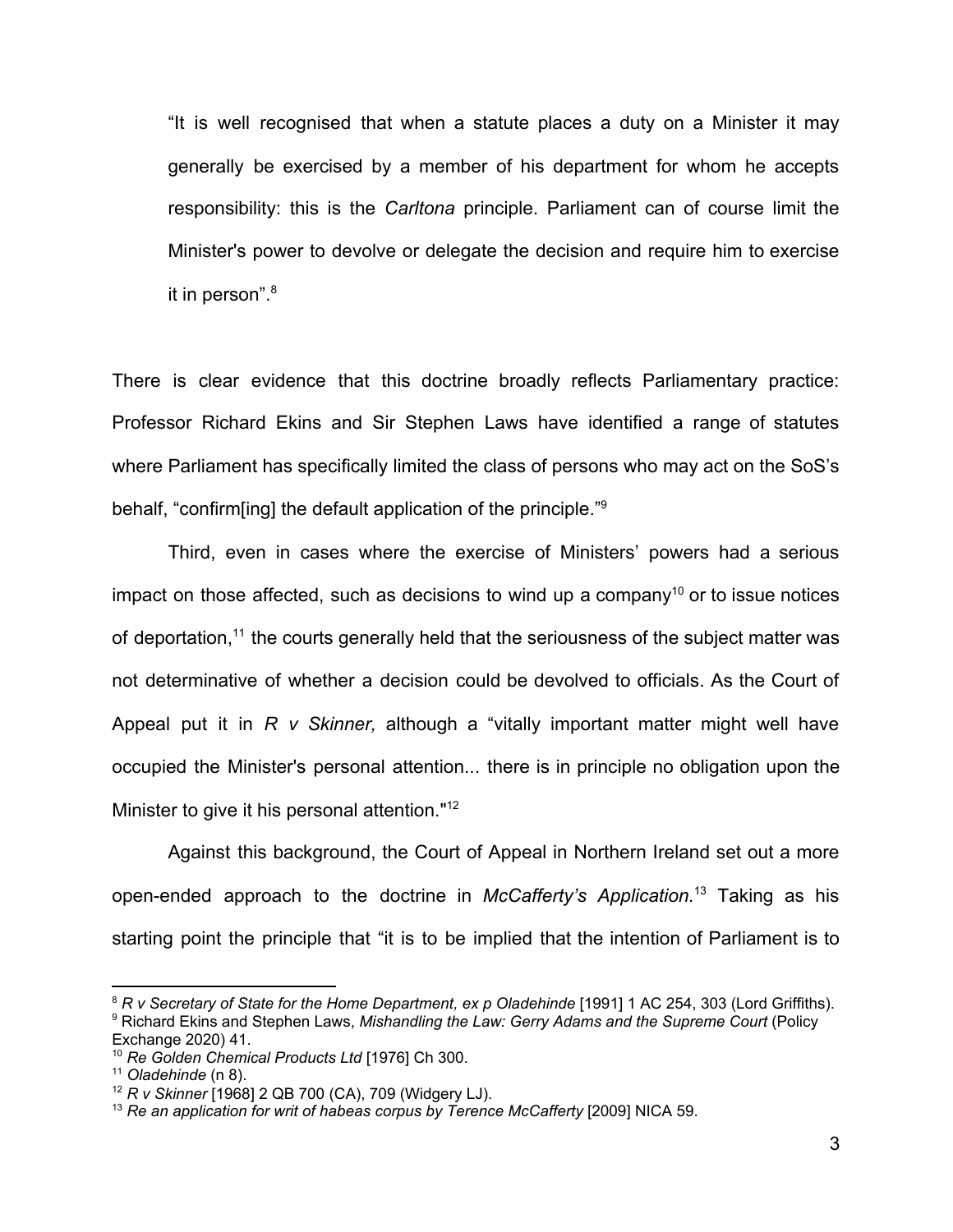permit the *Carltona* principle to apply", Coughlin LJ set out a number of "implied factors to be considered" when deciding whether or not the doctrine applied in a particular case.<sup>14</sup> As we shall see, this "open-ended" approach was adopted wholesale in *Adams*, giving rise to some acute practical problems.

#### 1) The trouble with *Adams*

In *Adams*, Lord Kerr held that, despite Parliament's willingness to displace the *Carltona* doctrine with express statutory language on occasion, "that does not amount... to the creation of a presumption in law that the principle must be taken to apply unless it has been removed by express statutory language."<sup>15</sup> He disposed with the case on the basis that Parliament clearly intended that Interim Custody Orders of the kind used to intern Mr Adams could only be approved personally by the  $SoS<sub>16</sub>$  and that this would not have involved imposing an impossible burden upon him.<sup>17</sup> However, Lord Kerr then went on to set out (*obiter*) his "provisional view" on the application of the doctrine more generally, calling for

"an open-ended examination of the factors identified by Coghlin LJ in *McCafferty*, namely, the framework of the legislation, the language of pertinent provisions in the legislation and the 'importance of the subject matter', in other words, the gravity of the consequences flowing from the exercise of the power, rather than the application of a presumption."<sup>18</sup>

<sup>14</sup> *McCafferty* (n 13), [17] (Coughlin LJ).

<sup>15</sup> *Adams* (n 4), [25] (Lord Kerr).

<sup>16</sup> *Adams* (n 4), [37] (Lord Kerr).

<sup>17</sup> *Adams* (n 4)*,* [39] (Lord Kerr).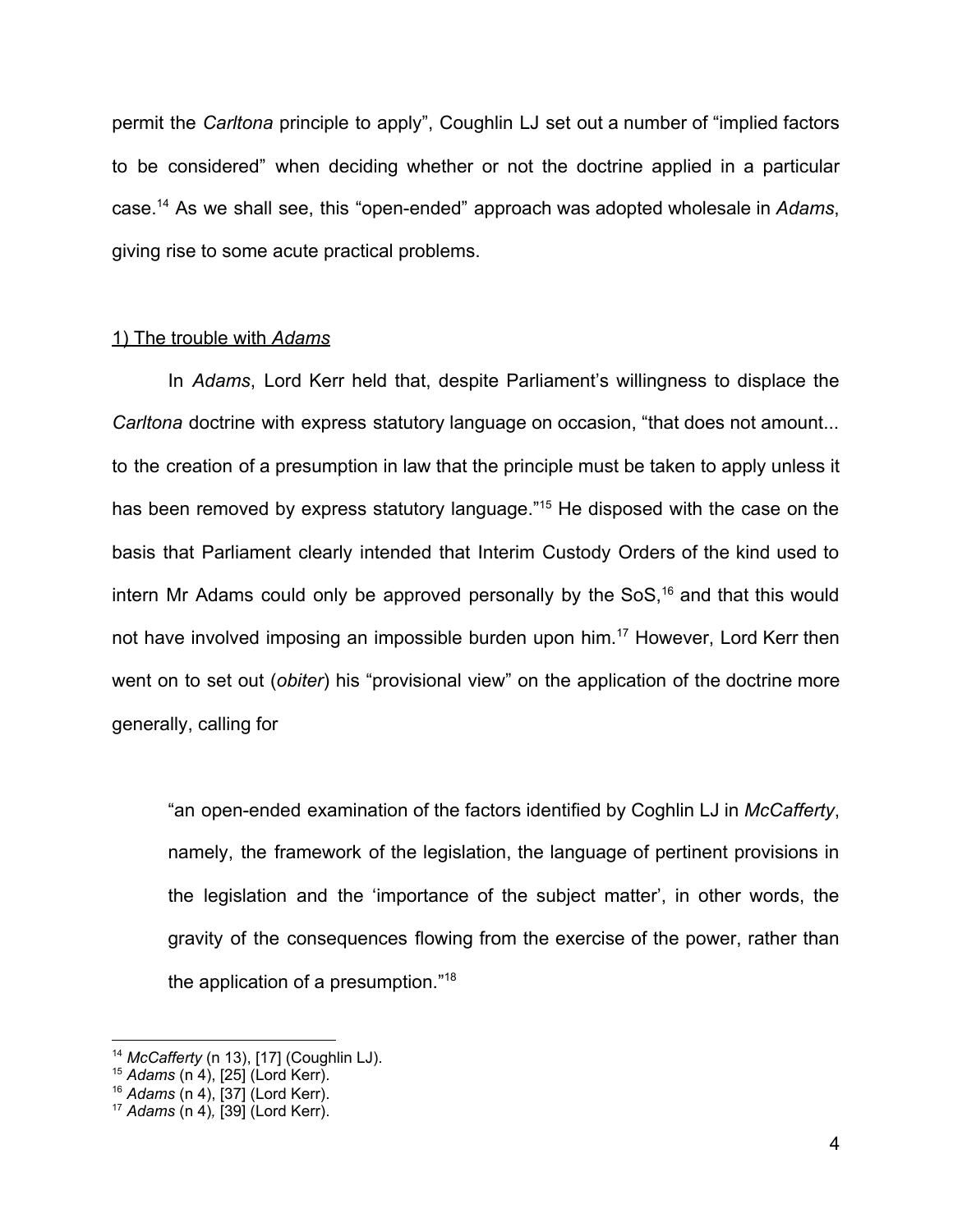Whilst his Lordship characterised the process as "a matter of textual analysis", this three-fold test actually includes a crucially important policy consideration: are the consequences of the decision so serious that, absent express words or necessary implication to the contrary, the decision should only be taken personally by the SoS? In the absence of any indication in either the legislative framework or the language of the statute that Parliament intended to require a decision to be taken personally by the SoS, the application of the *Carltona* doctrine may still be displaced if, in the court's view, the consequences arising from the decision are of sufficient gravity. This presents two serious problems for officials, who will doubtless be keen to ensure that their decisions cannot be overturned on judicial review on the basis that they unlawfully exceeded the limits of *Carltona* devolution*.*

First, how will officials identify the issues which are sufficiently serious that a decision will need to be taken personally by the SoS? Cases decided prior to *Adams* have generally applied Lord Kerr's textual analysis, but not his "seriousness" test. For example, it has been previously been held that a SoS should have taken a decision personally when deciding to intern a suspect in wartime,<sup>19</sup> but not when deciding the tariff period for life prisoners.<sup>20</sup> If decisions on similar facts were challenged today, would the "seriousness" test affect the result? The answer might be that decisions involving the right to liberty ought always to be taken personally by the  $\text{SoS.}^{21}$  But what of tasks such as the certification of a breathalyser (held in *Skinner* to engage *Carltona*

<sup>18</sup> *Adams* (n 4), [26] (Lord Kerr).

<sup>19</sup> *Liversidge v Anderson* [1942] AC 206 (HL).

<sup>20</sup> *R v Secretary of State for the Home Department ex p Doody* [1993] QB 157 (CA), affd [1994] 1 AC 531. <sup>21</sup> Neil Parpworth, 'Deprivation of Liberty and the Carltona Principle: *R v Adams* [2020] UKSC 19' (2020) J

Crim L (forthcoming) <https://doi.org/10.1177/0022018320946886> accessed 27 September 2020.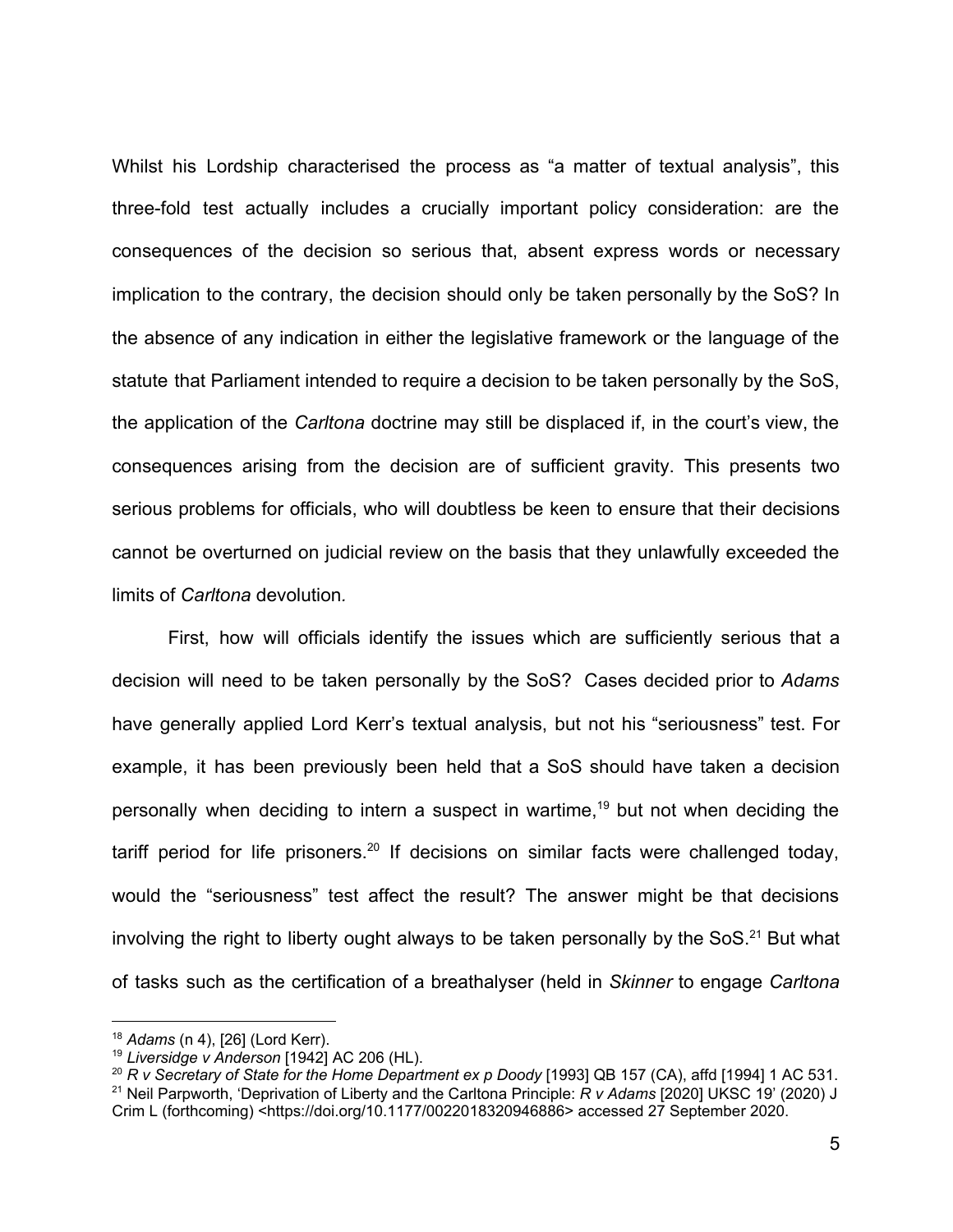and not require a personal decision) which, if incorrectly calibrated, might result in a wrongful conviction and imprisonment for up to six months<sup>22</sup> (or set a drunken motorist loose on the roads)? And what of other categories of decision which have a serious impact on the person affected, such as reviewing the decision to cancel a British citizen's passport on the grounds of national security,  $23$  or issuing 'notices of letting to a disqualified person' which result in a tenant being evicted from their home?<sup>24</sup> Absent an obvious devolution to officials in the relevant statute, must the SoS now consider all of these issues personally unless, per Lord Kerr, this would impose an impossible burden upon him?<sup>25</sup> Brightman J's concern in *Re Golden Chemical Products Ltd* that officials might be left grappling with an "impossibly vague" policy test, "groping in a perpetual twilight, except at the extremes of midnight and midday",<sup>26</sup> has become a reality.

Second, all of this legal uncertainty may generate decision-making inertia. David Lock QC has suggested that there will be "a great deal of head-scratching within Whitehall and some nervousness as to whether existing and well established practices are likely to be exposed if subject to judicial review challenge."<sup>27</sup> Lord Kerr's three-fold test is all very well when applied in the cold light of judicial review, but it is of no assistance to an official faced with an urgent, high-risk decision: are they empowered to act on behalf of their Minister, or not? The consequence of this will be decisions "drifting" upwards for the SoS to take personally, out of an abundance of caution. This

<sup>23</sup> *R (MR) v Secretary of State for the Home Department* [2017] EWHC 469 (Admin), [2017] ACD 58.

<sup>&</sup>lt;sup>22</sup> Road Traffic Act 1988, s 5(1), Road Traffic Offenders Act 1988 sch 2.

<sup>24</sup> *R (Goloshvili) v Secretary of State for the Home Department* [2019] EWHC 614 (Admin), [2019] HLR 37.

<sup>25</sup> *Adams* (n 4)*,* [39] (Lord Kerr).

<sup>26</sup> *Golden Chemicals* (n 10), 310 (Brightman J).

<sup>&</sup>lt;sup>27</sup> David Lock, 'The Gerry Adams Judgment: Has the Supreme Court Rewritten the Carltona Doctrine with Significant Potential Implications for Ministers?' (*Landmark Chambers*, 13 May 2020)

<sup>&</sup>lt;https://www.landmarkchambers.co.uk/the-gerry-adams-judgment-has-the-supreme-court-rewritten-the-c arltona-doctrine-with-significant-potential-implications-for-ministers> accessed 27 September 2020.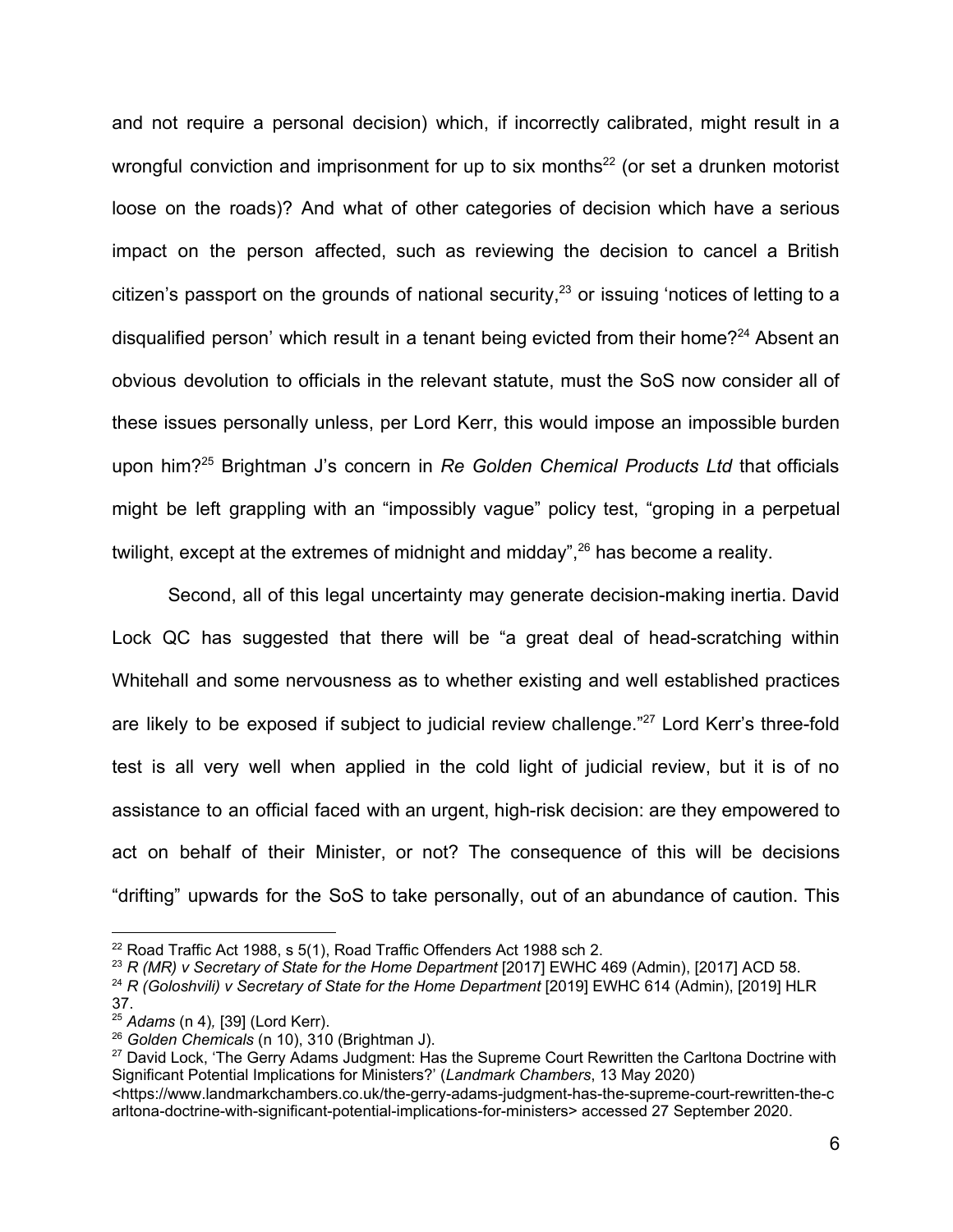risks paralysing effective administration and doing injustice to those affected because of the associated delays. We should have some sympathy for Ekins' and Laws' conclusion that *Adams* has "cast doubt on this fundamental building block for the operation of the machinery of government."<sup>28</sup>

## 2) *Carltona* in the age of artificial intelligence

This summer, the "mutant algorithm" which unfairly downgraded the exam grades of thousands of students was headline news. $29$  It is one of a growing number of examples<sup>30</sup> of government using artificial intelligence  $(AI)$  to facilitate, or perhaps in the future even to replace, human decision-making. A recent government-commissioned study on the use of AI across several sectors noted a "lack of clarity in how regulation applied to the use of data in particular circumstances, and a lack of transparency about how data was actually being used."<sup>31</sup> In a future where government departments rely on AI to exercise Ministerial powers, can *Carltona* regulate decisions made by machines?

The biggest difficulty in applying *Carltona* to AI is found in *Oladehinde*, a challenge to a deportation decision taken by immigration officials on behalf of the Home Secretary.<sup>32</sup> Whilst devolution of Ministerial decisions is a "practical necessity in the administration of government," Lord Griffiths held that those decisions "must be taken

 $28$  Ekins and Laws (n 9), 36.

<sup>29</sup> Heather Stewart, 'Boris Johnson Blames "Mutant Algorithm" for Exams Fiasco', *The Guardian* (London, 26 August 2020)

<sup>&</sup>lt;https://www.theguardian.com/politics/2020/aug/26/boris-johnson-blames-mutant-algorithm-for-exams-fia sco> accessed 27 September 2020.

<sup>30</sup> Government Digital Service and Office for Artificial Intelligence, *A Guide to Using Artificial Intelligence in the Public Sector* (18 October 2019)

<sup>&</sup>lt;https://www.gov.uk/government/collections/a-guide-to-using-artificial-intelligence-in-the-public-sector> accessed 27 September 2020.

<sup>31</sup> Centre for Data Ethics and Innovation, *CDEI AI Barometer* (23 June 2020)

<sup>&</sup>lt;https://assets.publishing.service.gov.uk/government/uploads/system/uploads/attachment\_data/file/8941 70/CDEI\_AI\_Barometer.pdf> accessed 27 September 2020.

<sup>32</sup> *Oladehinde* (n 8).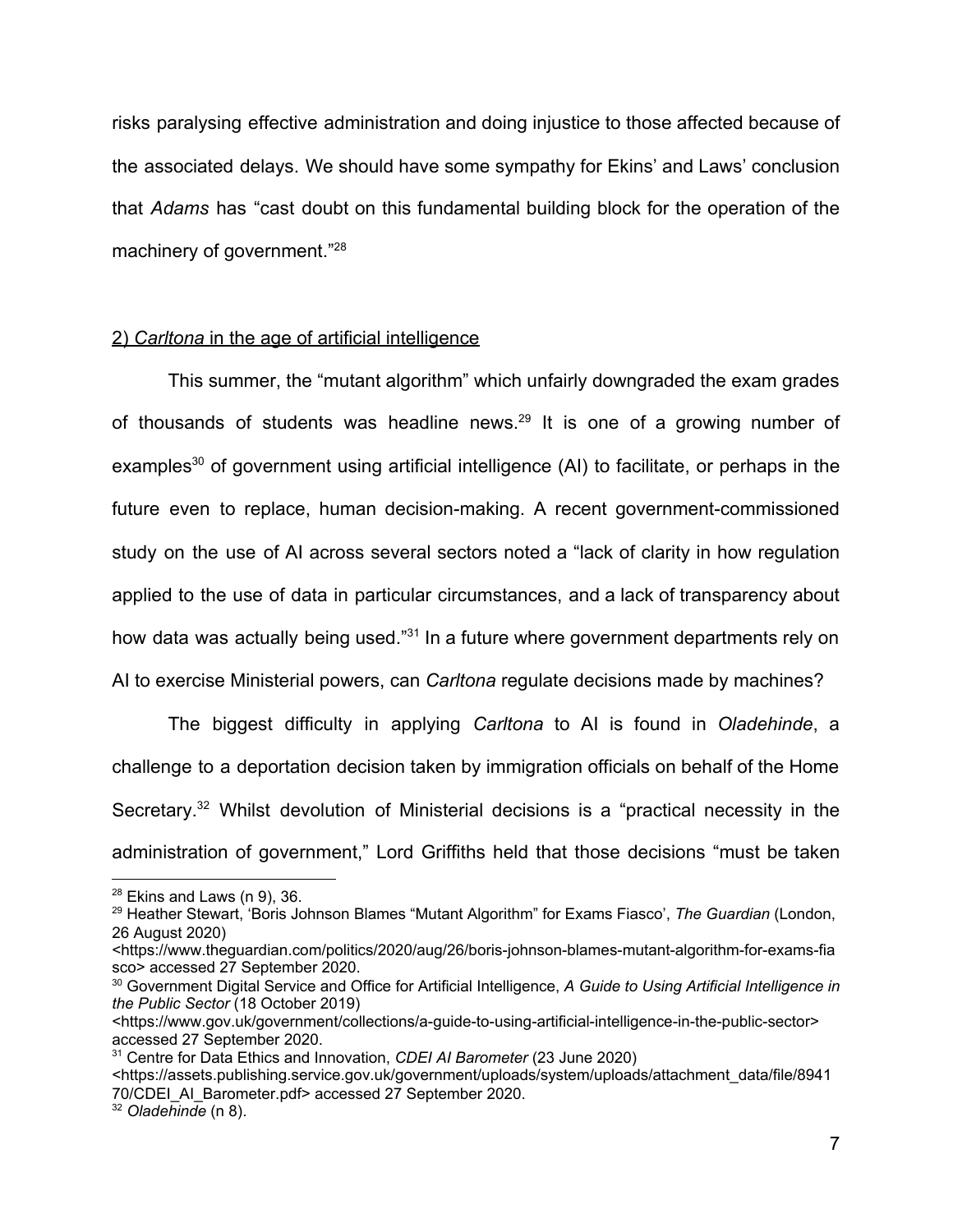by a person of suitable seniority in the Home Office for whom the Home Secretary accepts responsibility".<sup>33</sup> The same principle has since been held to apply to the devolution of power by chiefs of police, who are statutory office holders.<sup>34</sup> Lord Donaldson of Lymington MR went further, contemplating the possibility that a decision taken by officials could be challenged on the ground that "the decision to devolve authority was *Wednesbury* unreasonable with, if appropriate, a submission that it involved a contravention of the rules of natural justice or of fairness."<sup>35</sup>

We ought, therefore, to draw out the following principles from *Oladehinde*. Officials may act as the *alter ego* of the SoS (or statutory office holder). The SoS must consciously devolve his authority, considering whether he can reasonably and rationally accept responsibility for the decision taken by the devolvee. And the power as exercised by the devolvee must not be contrary to natural justice. This presents acute problems if the Minister devolves some or all of the decision-making discretion to a machine, rather than to his officials.

A recent report from the Centre for Data Ethics and Innovation has highlighted several problems with automated decision making which are relevant in the present context. Examining the use of AI across several sectors, the authors concluded that the risk of bias leading to discrimination was "high" or "medium" across the board, as was the lack of explainability and transparency surrounding decisions derived from the use of AI.<sup>36</sup> As such, devolving decision making powers to machines immediately runs up

<sup>33</sup> *Oladehinde* (n 8), 300 (Lord Griffiths).

<sup>34</sup> *DPP v Haw* [2007] EWHC 1931 (Admin), [2008] 1 WLR 379; *R (on the application of Hamill) v Chelmsford Magistrates' Court* [2014] EWHC 2799 (Admin), [2015] 1 WLR 1798.

<sup>35</sup> *Oladehinde* (n 8),282 (Lord Donaldson of Lymington MR).

<sup>36</sup> CDEI (n 31).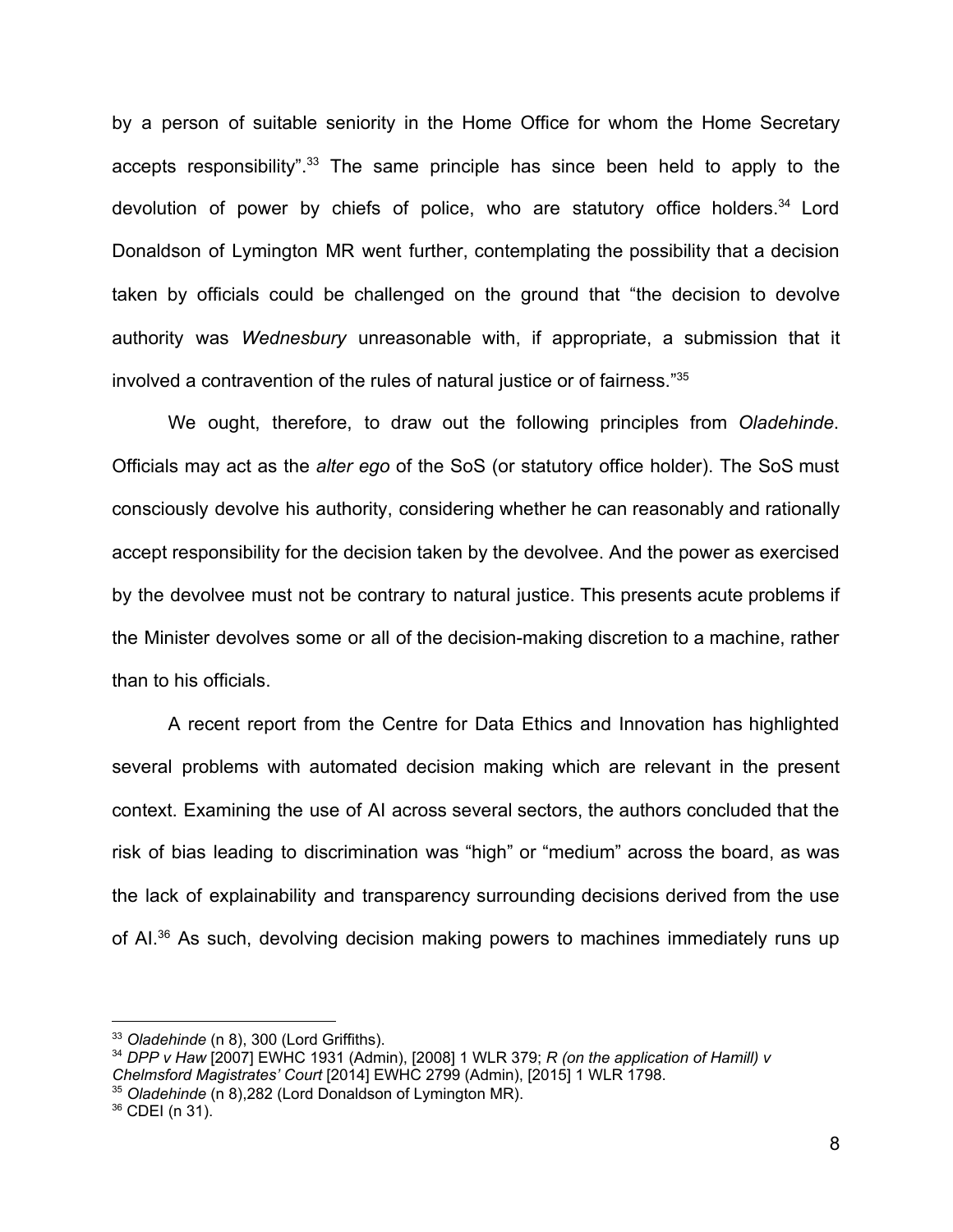against three fundamental public law principles: rationality, the need to give reasons, and the duty to avoid bias.

Basic deployments of AI involve a human-designed set of criteria which an algorithm uses to make decisions. Whilst it is usually possible to provide a rational explanation for these decisions, they involve a high risk of what is known as "algorithmic bias", in which an algorithm replicates and amplifies the biases of its creators.<sup>37</sup> For example, a predictive algorithm used in recruitment which is 90% accurate might be "100% accurate for a majority population who make up 90% of applicants but wholly inaccurate for minority groups who make up the other 10%."<sup>38</sup> There is a clear risk of bias and public law unfairness.

Advanced AI frequently involves "deep learning": feeding data through massive neural networks such that the machine gradually "learns" to identify patterns. Its potential applications include police facial recognition systems,<sup>39</sup> or software designed to analyse natural language to detect benefit fraudsters.<sup>40</sup> The opacity of this "learning" process generates a "black box effect":<sup>41</sup> the means by which a machine arrived at a decision are largely unknowable to an outside observer, and it is therefore impossible to articulate a rational basis for the decision arrived at. It may be difficult to avoid decisions made by AI falling into the category of irrational, unlawful decisions which appear to

<sup>&</sup>lt;sup>37</sup> Ifeoma Ajunwa, 'The Paradox of Automation as Anti-Bias Intervention' (2016) 41 Cardozo L Rev 1671. <sup>38</sup> Information Commissioner's Office, 'Big Data, Artificial Intelligence, Machine Learning and Data Protection' (4 September 2017)

<sup>&</sup>lt;https://ico.org.uk/media/for-organisations/documents/2013559/big-data-ai-ml-and-data-protection.pdf> accessed 27 September 2020.

<sup>39</sup> *R (Bridges) v Chief Constable of South Wales* [2020] EWCA Civ 1058.

<sup>40</sup> 'DWP to increase role of AI' (*UK Authority,* 18 June 2020),

<sup>&</sup>lt;https://www.ukauthority.com/articles/dwp-to-increase-role-of-ai/> accessed 27 September 2020.

<sup>41</sup> Roger Levy, 'The Black Box Problem' (2019) 5 RUSI J 82.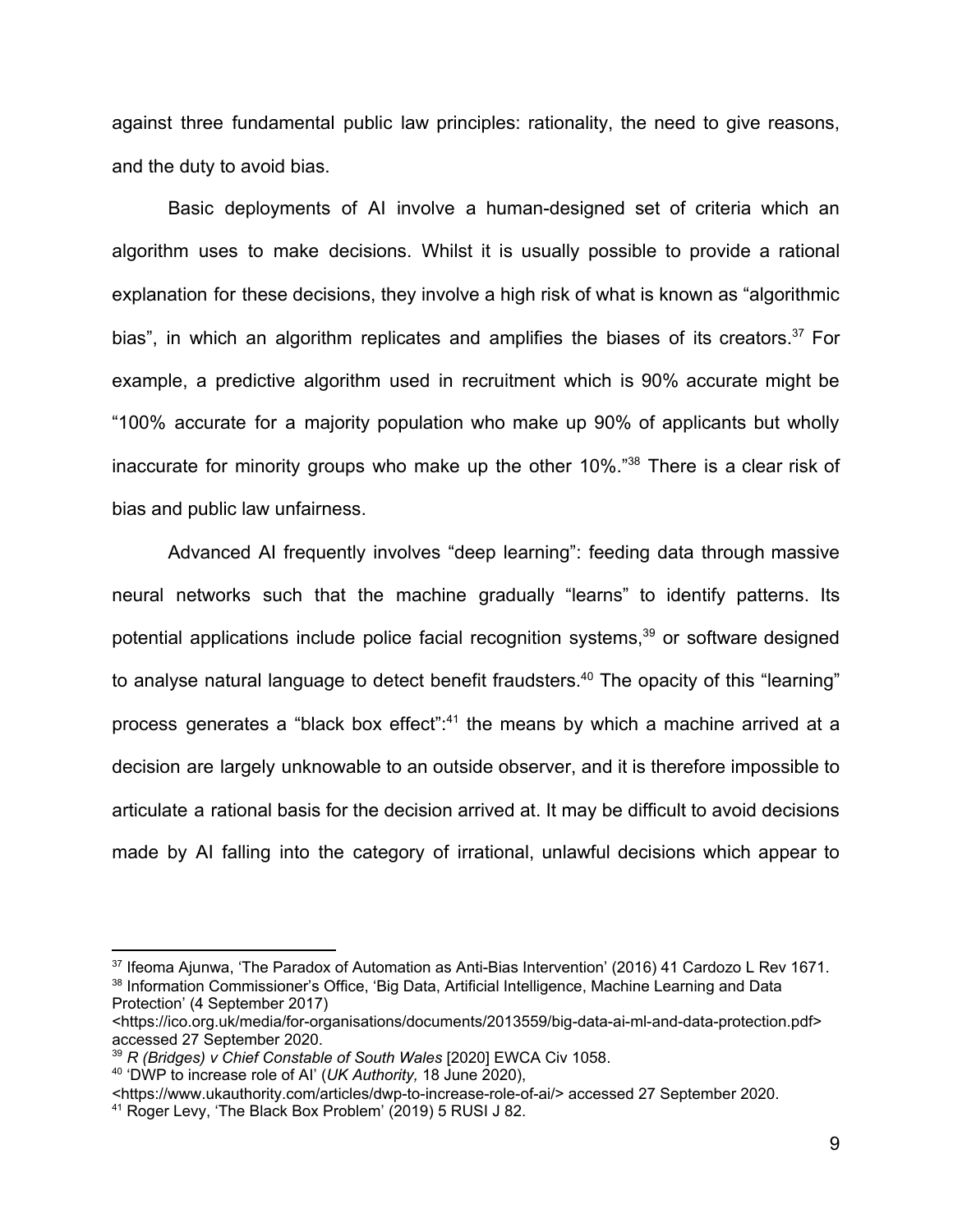have been made in an arbitrary fashion, akin to "spinning a coin or consulting an astrologer."<sup>42</sup>

As the use of AI in the public sector develops, systems will need to be designed to ensure humans remain ultimately accountable for the decision-making process, but as yet it remains unclear how this could be achieved.<sup>43</sup> In the meantime, it is doubtful whether a Minister could devolve decision-making power to a machine without falling foul of the principles in *Oladehinde*, unless he had satisfied himself that AI was making decisions on his behalf in a manner which was rationally explicable and demonstrably fair and unbiased.

### 3) A statutory solution

How, then, should legislators respond to the legal uncertainty generated by *Adams* and exacerbated by the growing use of AI? The solution is not, as Ekins and Laws have suggested, to close the stable door after the horse has bolted by retrospectively rendering all internment orders issued in Northern Ireland lawful.<sup>44</sup> This would directly contravene the principled position emerging from *Adams* that decisions engaging fundamental rights "should be subject to enhanced scrutiny and care, and given the most careful consideration possible by those ultimately responsible to Parliament for them."<sup>45</sup> It would also fail to address the wider practical consequences of

<sup>42</sup> *R v Deputy Industrial Injuries Commissioner ex p Moore* [1965] 1 QB 456 (CA), 488 (Diplock LJ).

<sup>43</sup> Alexander Babuta, Marion Oswald and Ardi Janjeva, *Artificial Intelligence and UK National Security: Policy Considerations* (RUSI, 2020)

<sup>&</sup>lt;https://rusi.org/sites/default/files/ai\_national\_security\_final\_web\_version.pdf> accessed 27 September 2020.

<sup>&</sup>lt;sup>44</sup> Ekins and Laws (n 9).

<sup>45</sup> Blinne Ní Ghrálaigh, 'Case Comment: *R v Adams (Northern Ireland)* [2020] UKSC 19' (*UKSC Blog,* 18 August 2020), <http://ukscblog.com/case-comment-r-v-adams-northern-ireland-2020-uksc-19> accessed 27 September 2020.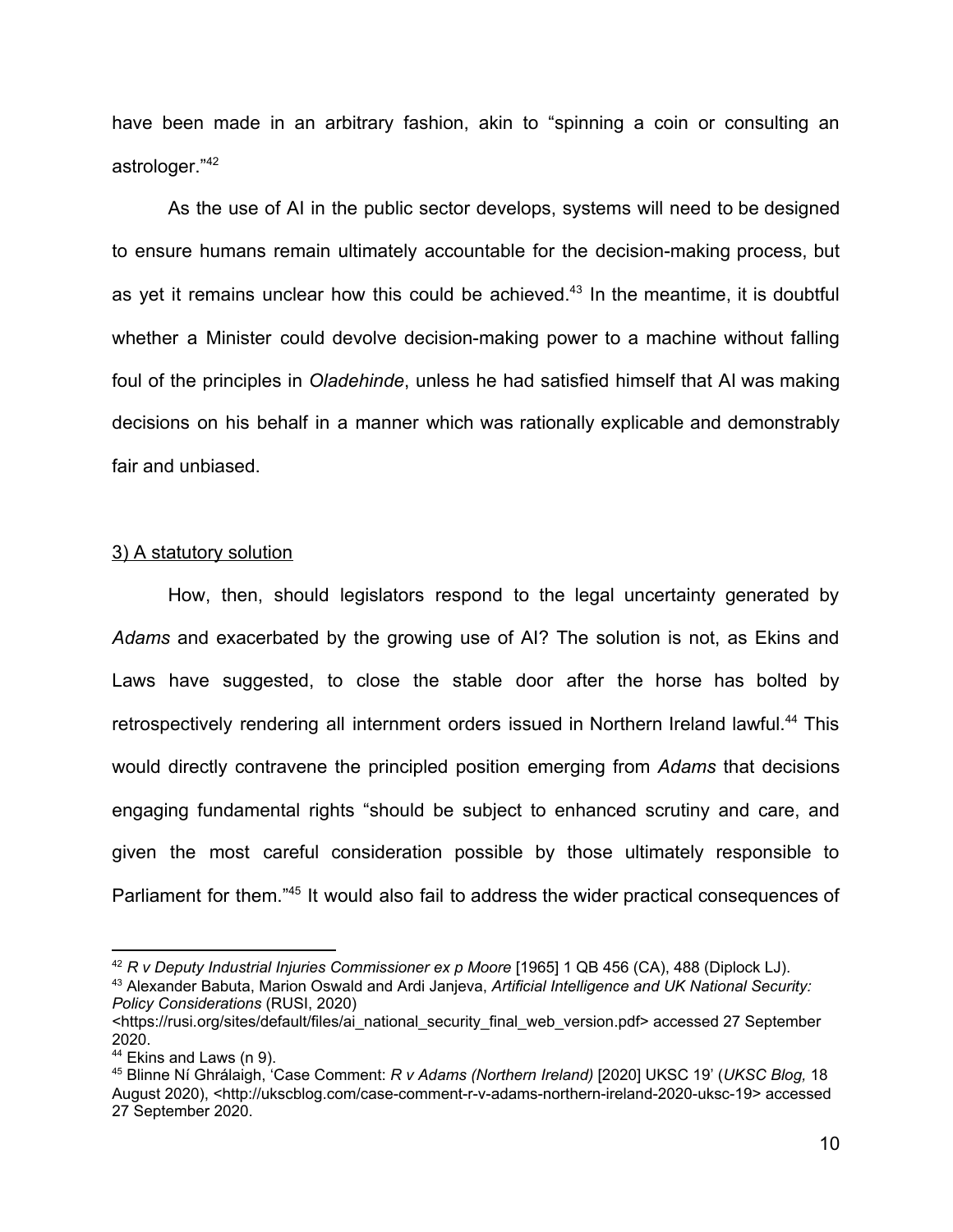the judgment set out above. Instead, broader legislation is required to regulate and control the devolution of Ministerial power in a way which provides legal certainty to decision makers and is capable of dealing with the rise of AI.

The starting point for the new legislation would be to adopt, UK-wide, the statutory provision for the *Carltona* doctrine which already exists in Wales, that "without prejudice to any rule of law with respect to the carrying out of functions by members of the civil service of the State under authority", Ministers may "authorise" civil servants "to carry out any function on their behalf".<sup>46</sup> However, this provision should be subject to two conditions.

The first condition should enact Lord Kerr's suggestion that the seriousness of the subject matter is an important factor in determining whether the SoS is required to take a decision personally. Setting out to define, in the abstract, what constitutes a "sufficiently serious" matter would not be straightforward. Parliament would want to have the benefit of expert advice, perhaps through the Joint Committee on Human Rights, to establish a set of criteria which might go into the statute. A sensible starting point would be to distinguish between those decisions which ought only to be taken by Ministers of the Crown, accountable to directly Parliament (including junior ministers), such as those in *R (Doody) v Home Secretary* involving long-term deprivation of liberty;<sup>47</sup> and those which might be taken by departmental officials (accountable to Parliament through their Ministers and their Permanent Under-Secretary). In all cases, the SoS would be required to consider the consequences for individuals who may be affected by his

<sup>46</sup> Government in Wales Act 2006 s 52(9). The Explanatory Notes make clear that, under this provision, the powers of Welsh Ministers "may, in the absence of any express statutory prohibition, be exercised in their name and under their authority by officials."

<sup>47</sup> *Doody* (n 20) (CA), 196 (Staughton LJ).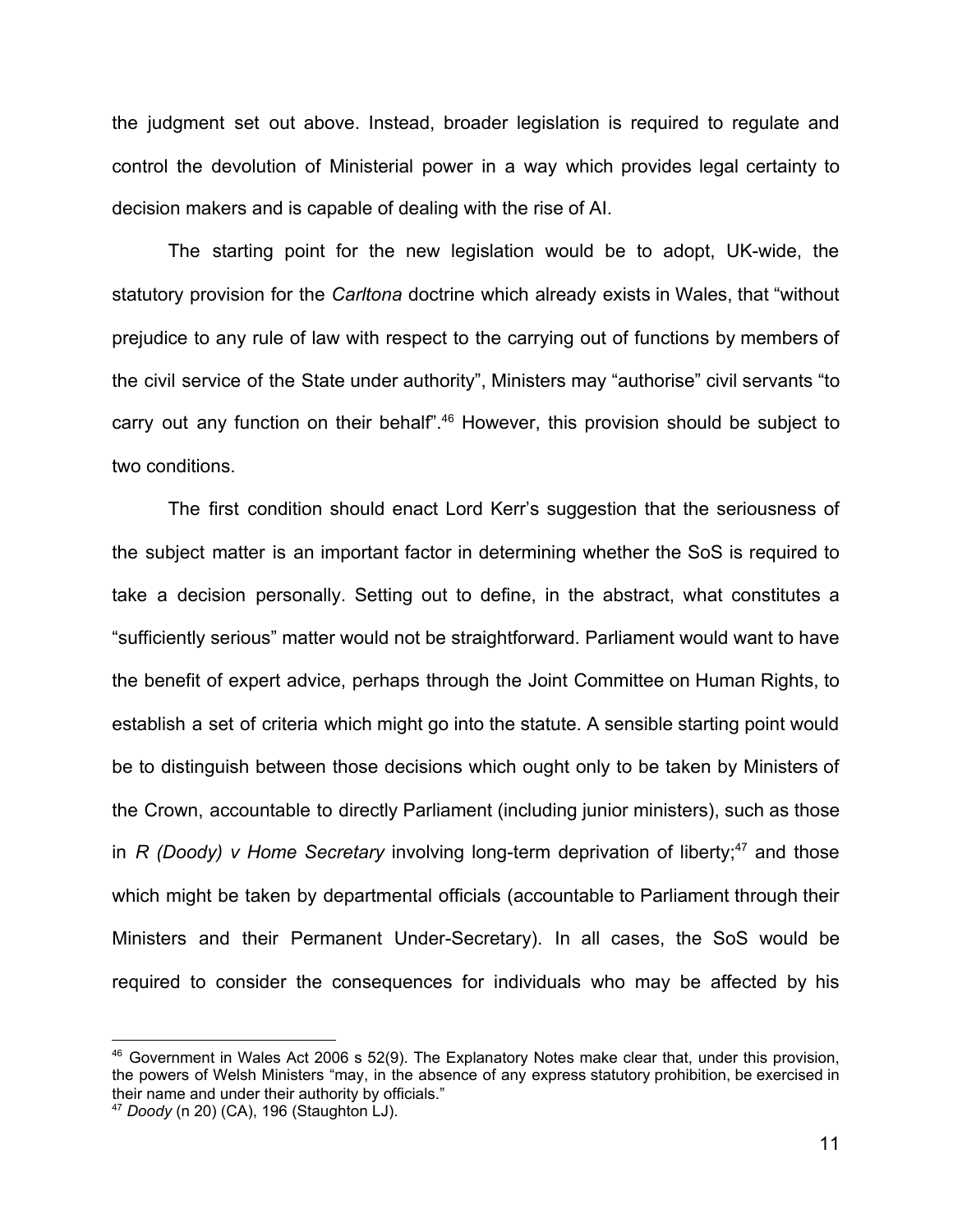decision before coming to a view as to the appropriate level of devolution (if any).<sup>48</sup> The immediate practical benefit of this would be that, for an anxious official unsure of whether he is empowered to act in respect of a particular class of decisions, he may submit to the SoS for a decision under a clear statutory framework, rather than attempting to second-guess what the courts might conclude in an *ex post facto* judicial review.

The second condition in the new statutory scheme should prohibit the exercise of the functions of the SoS by means of automated decision making or AI without the most careful scrutiny. Again, Parliament would need to take expert advice given the technical complexities of the subject. The fundamental legislative decision would be: should the devolution of a decision to machines be regulated only if the machine makes the decision alone, with no meaningful human input? Or should "machine-assisted" decision making, where the final decision is made by an official on the basis of guidance provided by AI, also be covered?

However Parliament might choose to frame this second condition, the statutory requirement ought to be that a SoS may only permit one of his functions to be exercised by means of AI if he is satisfied that the AI to be used meets a set of basic criteria. The government has already produced a "data ethics framework" which could form the basis of the matters the SoS could be required to take into account:

<sup>&</sup>lt;sup>48</sup> There is scope for quite granular differentiation here. If the SoS determined one of his functions ought only be exercised by a Minister of the Crown, he could decide to devolve it to a Minister of State in his department, but not to the more junior Ministers of the Crown (Parliamentary Under-Secretaries of State and Parliamentary Secretaries). The SoS could also specify the seniority (grade) of any officials empowered to act on his behalf in respect of the matter in question.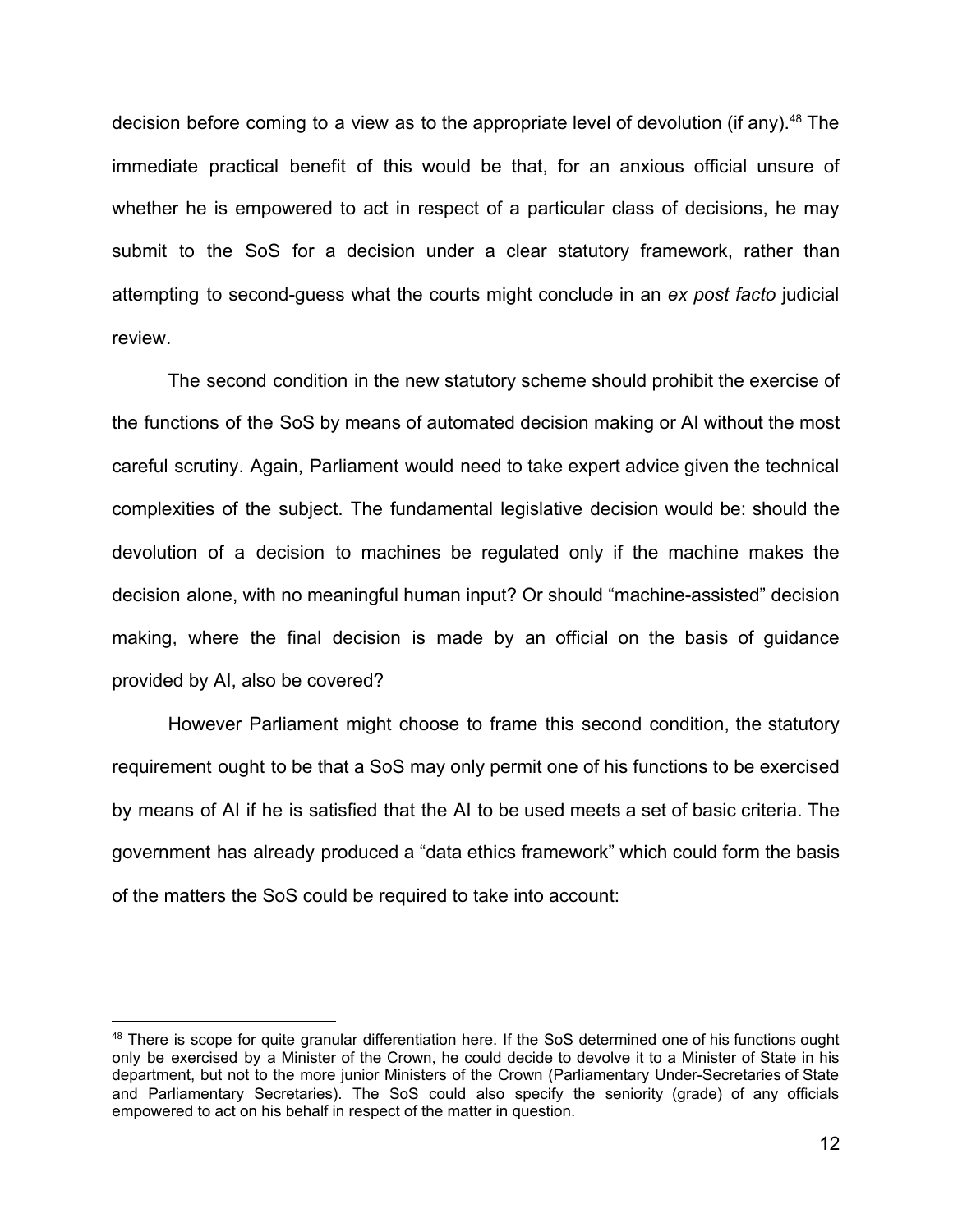- 1) Transparency: "your actions, processes and data [should be] open to inspection by publishing information about the project in a complete, open, understandable, easily-accessible, and free format";
- 2) Accountability: "the public or its representatives [should be] able to exercise effective oversight and control over the decisions and actions taken by the government and its officials";
- 3) Fairness: "the project and its outcomes [should] respect the dignity of individuals [and be] just, nondiscriminatory, and consistent with the public interest, including human rights and democratic values".<sup>49</sup>

Civil society projects, such as the *Toronto Declaration*'s articles on on the use of AI by governments,<sup>50</sup> would provide some further helpful principles which could be applied when considering the human rights impact of deploying AI in the public sector and refining this second condition on the devolution of power.

In conclusion, if the *Carltona* doctrine is to be rescued from the dual perils of uncertainty and increasing irrelevance, Parliament should act to ensure the devolution of Ministerial power - one of the foundational aspects of good administration - remains fit for purpose in the digital age.

<sup>49</sup> Government Digital Service, *Data Ethics Framework* (2020)

<sup>&</sup>lt;https://assets.publishing.service.gov.uk/government/uploads/system/uploads/attachment\_data/file/9178 05/Data\_Ethics\_Framework.pdf> accessed 27 September 2020.

<sup>50</sup> Amnesty International and Access Now, *The Toronto Declaration* (2018)

<sup>&</sup>lt;https://www.torontodeclaration.org> accessed 27 September 2020.